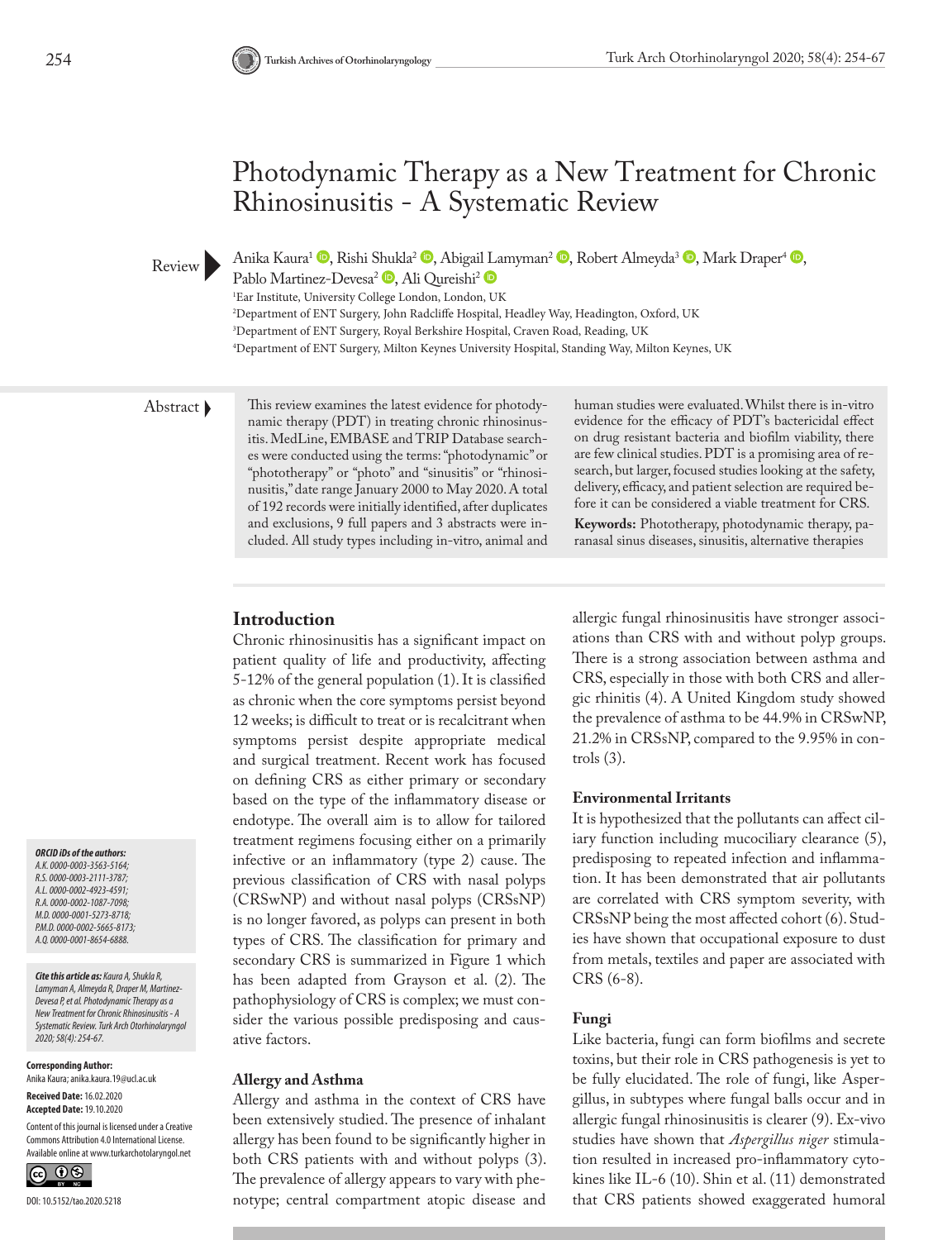and cellular responses to common airborne fungi, particularly Alternaria, and that this could explain the chronicity of inflammation seen in CRS.

## **Virus**

It is hypothesized that viral infection could initiate or exacerbate CRS; coronavirus was the most commonly found virus in patients with CRS (12). In a study from Iran with 76 CRS patients undergoing endoscopic sinus surgery, 33% were found to have at least one of rhinovirus and respiratory syncytial virus (13). Ex-vivo studies have demonstrated that rhinovirus infection can be associated with exacerbation of CRS, including increased susceptibility to secondary microbial infection and impairment of mucociliary clearance (14, 15).

# **Bacteria and Biofilms**

Part of the pathophysiology of CRS is thought to be secondary to bacteria like *Staphylococcus aureus*, where colonization results in the disruption of the normal mucosal barrier and the promotion of immune dysregulation, further amplified by antibiotic drug resistance and biofilm formation (16, 17). In addition, the overgrowth of "bad" bacteria displaces those bacteria that are considered part of a healthy microbiome, resulting in microbial dysbiosis (16).

Patients with CRS have been found to lack normal sinus mucociliary defense mechanisms and to be colonized by multi-drug resistant bacteria that form biofilms within sinus cavities and continue to cause chronic inflammation (18-20). Methicillin-resistant *S. aureus* (MRSA) and multidrug resistant *Pseudomonas aeruginosa* are found in the clinical isolates of CRS patients and are a cause of antibiotic treatment failures (18, 20). Traditional treatment with steroids, oral antibiotics, nasal douches, and sinus surgery are less effective in this population. For these patients and those with other types of CRS, alternative therapies must be evaluated, as supported by the recommendations from EPOS 2020 (21).

A relatively new area of interest involves the use of light therapies. Light therapies include laser, near infra-red illumination, ultra-

# **Main Points**

- Photodynamic therapy involves applying a photoactive agent to a surface and then irradiating this area with light. It has been shown to have anti-inflammatory, anti-bacterial and anti-neoplastic effects.
- Photodynamic therapy aims to reduce the bacterial load causing chronic infection and immune dysregulation in chronic rhinosinusitis
- Photodynamic therapy has been shown to be highly effective *in-vitro* and *in-vivo* against bacteria implicated in chronic rhinosinusitis
- The clinical studies to date have shown promising results through improvements in both objective and subjective outcome measures, with no unacceptable adverse effects
- Randomised control trials are required to fully assess the short and long term efficacy of this treatment modality

violet (UV) light therapy and photodynamic therapy (PDT). To date, PDT has been most effective in the treatment of cancer. It is often used to treat actinic keratosis and basal cell carcinoma. It has also been shown to be effective in early stage squamous cell carcinoma of the oropharynx, nasopharynx and larynx, although a clinical role for PDT in this context is yet to be defined (22). In animal studies, PDT has proven effective in treating chronic wound infections by suppressing bacterial growth (23).

PDT uses a photosensitizing agent solution to prime the surface area covered by biofilm, then light at a specific wavelength is administered to activate this solution. This triggers the formation of reactive oxygen species (ROS) which have anti-bacterial, anti-inflammatory and anti-neoplastic downstream activity (24). The ROS damage cell walls, allow translocation of further activated solution and damage inner organelles, resulting in apoptosis (25). This cell death mechanism is an entirely different pathway to that of antimicrobials and might offer an alternative option for combatting multi-drug resistant organisms (26, 27). Commonly used photosensitizers include ultra-methylene blue (selectively binds to microbial cell walls and biofilms) and aminolevulinic acid variants. In addition, in-vitro studies have shown that unlike antibiotics, bacteria do not develop resistance to repeated photodynamic therapy treatments (28). There is also much evidence that PDT can disrupt biofilm by further reducing bacteria viability and increase sensitivity to antibiotics (29).

There are numerous studies to support the bactericidal effect of photodynamic therapy on drug resistant and biofilm forming bacteria (30-37). Whilst this technique may have a role in treating CRS, the research in this area is only just evolving and there is a need to evaluate its potential in treating CRS. This review will focus on the studies that are relevant to PDT and the treatment of CRS.

At present, approved devices include the Sinuwave photodisinfection system licensed in Canada, and a study using this device in human studies has been conducted by Desrosiers et al. (38). Rhinolight is a device that emits UV and visible light and is predominantly being used in the treatment of allergic rhinitis in centers across Hungary and Germany (without the application of a photoactive agent). Its evidence base centers on allergic rhinitis and the ex-vivo study discussed here uses this device in conjunction with a photoactive agent (39, 40). The other studies that have been evaluated in this review use light emitting devices in lab-based settings, not commercially produced or licensed for use in humans.

This review article examines the current evidence base for use of photodynamic therapy in the treatment of chronic rhinosinusitis.

### **Materials and Methods**

MedLine, EMBASE and TRIP database searches were conducted in May 2020 using the following terms: "photodynamic" or "phototherapy" or "photo" and "sinusitis" or "rhinosinusitis", date range January 2000 to May 2020.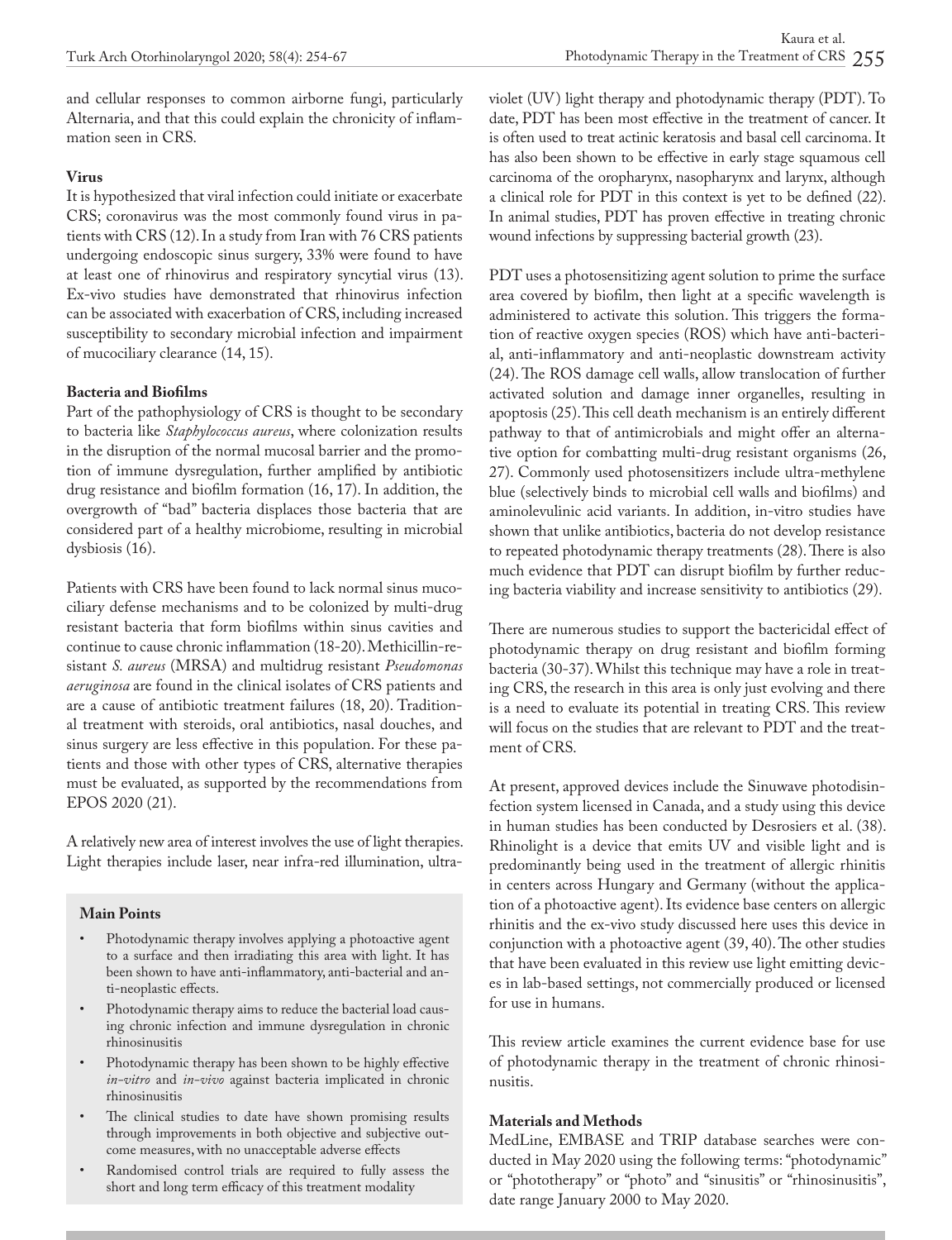Inclusion criteria:

- Original scientific contributions
- Studies that employ photodynamic therapy (agent that acts as a photosensitizer and irradiation with light which could be in the form of a laser, LED, etc.)
- Use bacterial isolates from the human sinus or CRS patients for in-vitro studies
- Must investigate the use of PDT in the context of CRS or bacteria that cause CRS

Exclusion criteria:

- Studies that use light therapy alone without a photosensitizer
- Studies that use planktonic or other research strains of bacteria (they may be referenced to provide supporting evidence but are not included in the main table of papers)
- Insufficient information/conference abstracts (Three conference abstracts, all by Desrosiers et al. (38, 41, 42), have been included as they provide preliminary information on the results in human studies)
- Reviews, books etc. that refer to other studies
- Studies that are not directly looking at CRS, but investigate other conditions like allergic rhinitis or acute rhinosinusitis

AK and RS independently assessed the title and abstracts of the identified articles to determine relevance. Any disagreement was resolved by discussion with senior authors. Database searching identified 192 records that met the search terms (Figure 2). After duplicates were removed, 161 abstracts were screened, of which 106 were then excluded. Fifty-five full text articles were assessed for eligibility against the inclusion and exclusion criteria. After 43 articles were excluded, nine full papers and three abstracts were selected to be included in the review. Some of the full text articles that were excluded (n=43) have been referred to in the paper where they support the evidence of the included articles, for example mechanisms of delivery of PDT.

Regarding in-vitro studies, the papers included here are all relevant to investigating the effect of photodynamic therapy on biofilm forming bacteria, although not all use strains of bacteria from CRS patients or from the sinus cavity. The studies that use other isolates have not been included in the main table of results. According to the American Society of Microbiology (2010), a new approach has to prove an efficacy of 3  $log_{10}$  reduction of colony forming units (CFU) before being able to use the term "antibacterial" (43).

# **Results**

The studies included six in-vitro, one ex-vivo, one animal case report, three human case series and one randomized control trial (RCT), these are summarized in Table 1.

# **Pre-Clinical Studies (Laboratory)**

# **In-vitro Studies**

Preliminary studies by Zhao et al. (44) demonstrated antimicrobial properties of 5-aminolevulinic acid (ALA) mediated PDT on biofilm forming strains of *S.aureus* and *S.epidermidis*. The application of PDT appreciably reduced bacterial growth of *S.aureus* and *S.epidermidis* isolated from CRS patients. This was measured as a significant reduction in bacterial growth (measured as log reduction in colony forming units) when compared with control groups of the same planktonic strains of bacteria. In the biofilm *S.aureus* experiment, the mean log colony forming units (lgCFU) was 8.68±0.05 (control group), 6.90±0.96 (experiment group) (t=3.68, p<0.05); and in biofilm *S.epidermidis* experiment the data was 8.67±0.05 (control group), 7.29±0.61 (experiment group, t=5.07, p<0.01). They present clear methodology for how biofilm was cultured and how conditions were controlled, including how the optimal photosensitizer concentration and light intensity were found. The CRS patients included here had received medical therapy prior to endoscopic sinus surgery (ESS), secretions from the middle meatus were sampled in order to obtain *S.aureus* and *S.epidermidis* strains for this in-vitro experiment. No further details regarding the type and length of medical treatment received by this cohort of CRS patients were included in the manuscript.

This study is supported by research undertaken by Biel et al. (45) using drug resistant strains of *P. aeruginosa* and MRSA. They demonstrated that PDT reduced the CRS polymicrobial biofilm by >99.9% after a single treatment. For the  $300\mu\text{g/mL}$  concentration of the photoactive agent methylene blue (MB) there was a 6.5 log reduction of antibiotic-resistant multi-species bacterial biofilms after a single PDT treatment. When they used a higher MB concentration and lower light parameters, they achieved greater than seven logs of bacteria kill using two PDT light treatments. They showed clear methodology for each of the experimental groups and used an objective automated tool for counting colonies; however, the authors do not offer limitations or a critical appraisal of the study.

More recently, this group created an anatomically correct maxillary sinus model in order to conduct the same experiment using MB and 670 nm non-thermal activating light (46). Again, they showed a 99.9% reduction in biofilm for both *P. aeruginosa* and MRSA strains after one treatment as measured by log reduction in CFU. The model was created from human CT scans, and dimensions were taken as the average of 10 random male and female maxillary sinuses. The mixed species biofilm inoculum was pipetted into sterile silicone models and then allowed to shake for 24 hours. It is not clear how these results using silicone models and artificially grown biofilm can be extrapolated to how biofilm forms on human ciliated respiratory mucosa of the maxillary sinus, and the authors have recognized this as a limitation. The have shown methodological rigor by using 11 different treatment combinations to assess the effects of different concentrations of ethylenediaminetetraacetic acid (EDTA), EtOH and methylene blue. They were able to show that low concentration of EDTA added to MB results in improved PDT efficacy of killing biofilm forming bacteria.

A further study by Zhang et al. (47) in 2017 investigated the effect of ALA mediated PDT on *S.aureus* biofilm, and the effect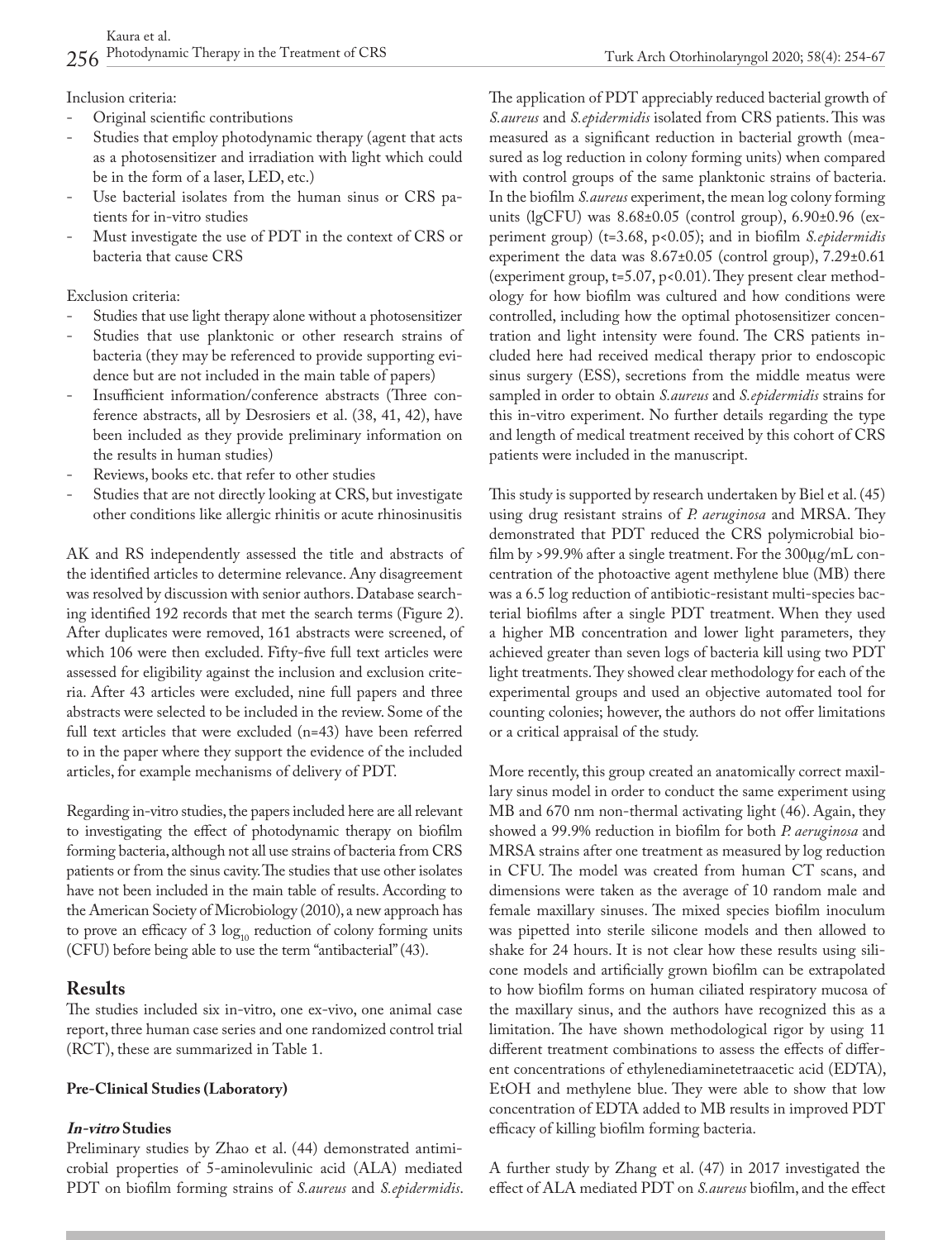|                                                                                                                                                       |                                                  | <b>1</b> -                                                                                                                                                                                                                                                                                                                                                                                                                                                                                             | Level of                |                                                                                                                            |                                                                                                                                                                                                                                                                                                                                                                                                                                                                                                                                                                                                                                                                                                                           |                                                                                                                                                                                                                                                                                     |
|-------------------------------------------------------------------------------------------------------------------------------------------------------|--------------------------------------------------|--------------------------------------------------------------------------------------------------------------------------------------------------------------------------------------------------------------------------------------------------------------------------------------------------------------------------------------------------------------------------------------------------------------------------------------------------------------------------------------------------------|-------------------------|----------------------------------------------------------------------------------------------------------------------------|---------------------------------------------------------------------------------------------------------------------------------------------------------------------------------------------------------------------------------------------------------------------------------------------------------------------------------------------------------------------------------------------------------------------------------------------------------------------------------------------------------------------------------------------------------------------------------------------------------------------------------------------------------------------------------------------------------------------------|-------------------------------------------------------------------------------------------------------------------------------------------------------------------------------------------------------------------------------------------------------------------------------------|
| Title                                                                                                                                                 | <b>Author Date</b><br>Country                    | Cohort                                                                                                                                                                                                                                                                                                                                                                                                                                                                                                 | evidence/<br>Study type | Outcomes                                                                                                                   | <b>Key Results</b>                                                                                                                                                                                                                                                                                                                                                                                                                                                                                                                                                                                                                                                                                                        | <b>Study Limitations/Risk</b><br>of Bias                                                                                                                                                                                                                                            |
| In-vitro study of<br>photodynamic<br>therapy of<br>antibiotic-<br>resistant<br>staphylococcus<br>from patients<br>with chronic<br>rhinosinusitis      | Zhao et al. (44)<br>2016 China                   | 45 patients treated medically Level 5<br>for CRS requiring FESS,<br>mucus taken from middle<br>meatus. 13 S. aureus and 16<br>S.epidermidis strains were<br>identified. 5-aminolevulinic<br>acid mediated PDT was<br>applied to these strains as<br>well as Planktonic strains.                                                                                                                                                                                                                        | In-vitro                | Mean IgCFU for<br>experiment and<br>control groups of<br>planktonic and<br>patient S.aureus and<br>S. epidermidis strains. | In the biofilm S.aureus<br>experiment, the mean lgCFU<br>was 8.68±0.05 (control group),<br>6.90±0.96 (experiment group)<br>$(t=3.68, P<0.05)$ ; and in biofilm<br>S.epidermidis experiment the<br>data was 8.67±0.05 (control<br>group), 7.29±0.61 (experiment<br>group, t=5.07, P<0.01).                                                                                                                                                                                                                                                                                                                                                                                                                                 | In-vitro study, only 2<br>major biofilm forming<br>strains of bacteria used.<br>Single outcome measure<br>(IgCFU), clinical<br>applicability requires<br>evaluation.                                                                                                                |
| Antimicrobial<br>photodynamic<br>therapy<br>treatment of<br>chronic recurrent<br>sinusitis biofilms                                                   | Biel et al. (45)<br>2011 USA                     | Antibiotic resistant<br>planktonic bacteria and<br>fungi, and polymicrobial<br>biofilms of <i>Pseudomonas</i><br>aeruginosa and MRSA<br>were grown on silastic<br>sheets and treated<br>with a methylene blue<br>photosensitizer and 670nm<br>non-thermal activating<br>light. Cultures of the<br>planktonic microorganisms<br>and biofilms were obtained<br>before and after light<br>treatment to determine<br>efficacy of planktonic<br>bacteria and biofilm<br>reduction.                          | Level 5<br>In-vitro     | by log CFU                                                                                                                 | Kill rate as measured The CRS planktonic<br>microorganism and biofilm<br>reduction in bacteria. study demonstrated that aPDT<br>reduced the CRS polymicrobial<br>biofilm by >99.9% after a single<br>treatment. For the 300 µg/mL<br>MB concentration there was<br>6.5 log reduction of antibiotic-<br>resistant multi-species bacterial<br>biofilms after a single PDT<br>treatment. Using a higher MB<br>concentration (500 µg/mL) and<br>lower light parameters achieved<br>greater than 7 logs of bacteria<br>kill using two PDT light<br>treatments.                                                                                                                                                                 | Multi-organism biofilm<br>was treated with PDT<br>rather than single<br>organism biofilm.                                                                                                                                                                                           |
| acid-mediated<br>photodynamic<br>therapy and its<br>strain-dependent<br>combined<br>effect with<br>antibiotics on<br>Staphylococcus<br>aureus biofilm | 5-aminolevulinic Zhang et al. (47)<br>2017 China | Study investigating the<br>effect of 5-aminolevulinic<br>acid with light emitting<br>diode 633nm (ALA<br>mediated PDT) on<br>S. aureus. Biofilm forming<br>MRSA and MSSA<br>strains were isolated from<br>CRS patients undergoing<br>endoscopic sinus surgery.<br>MRSA and MSSA were<br>treated with ALA-PDT,<br>compared with ALA-PDT<br>combined with antibiotics<br>(vancomycin, netilmicin or<br>cefaclor). Control groups<br>included no treatment, ALA<br>alone, and light irradiation<br>alone. | Level 5<br>In-vitro     | by log CFU                                                                                                                 | Kill rate as measured   ALA-PDT was found to<br>significantly inactivate S.aureus<br>reduction in bacteria. biofilm across all 15 strains,<br>mean 5.75log10CFU/ml<br>reduction in viable count; the<br>effects were similar in the<br>MSSA and MRSA groups.<br>When ALA-PDT was<br>combined with antibiotics<br>(vancomycin, netilmicin or<br>cefaclor) the bactericidal effect<br>increased for at least 9 out of the the additive effect of<br>15 strains. They hypothesize that antibiotics is seen in<br>PDT breaks the sessile structure some strains and not in<br>of biofilm leading to recovery of others.<br>antibiotic sensitivity, although it<br>is not clear why this happens in a<br>strain dependent way. | The addition of<br>antibiotics seems to have<br>an additive effect to the<br>PDT. Experimental<br>groups were small, the<br>conclusion that the effect<br>in MRSA and MSSA<br>strains is not significantly<br>different may not be<br>repeatable. The authors<br>cannot explain why |

#### Table 1. Summary of Studies of Photodynamic Therapy and Chronic Rhinosinusitis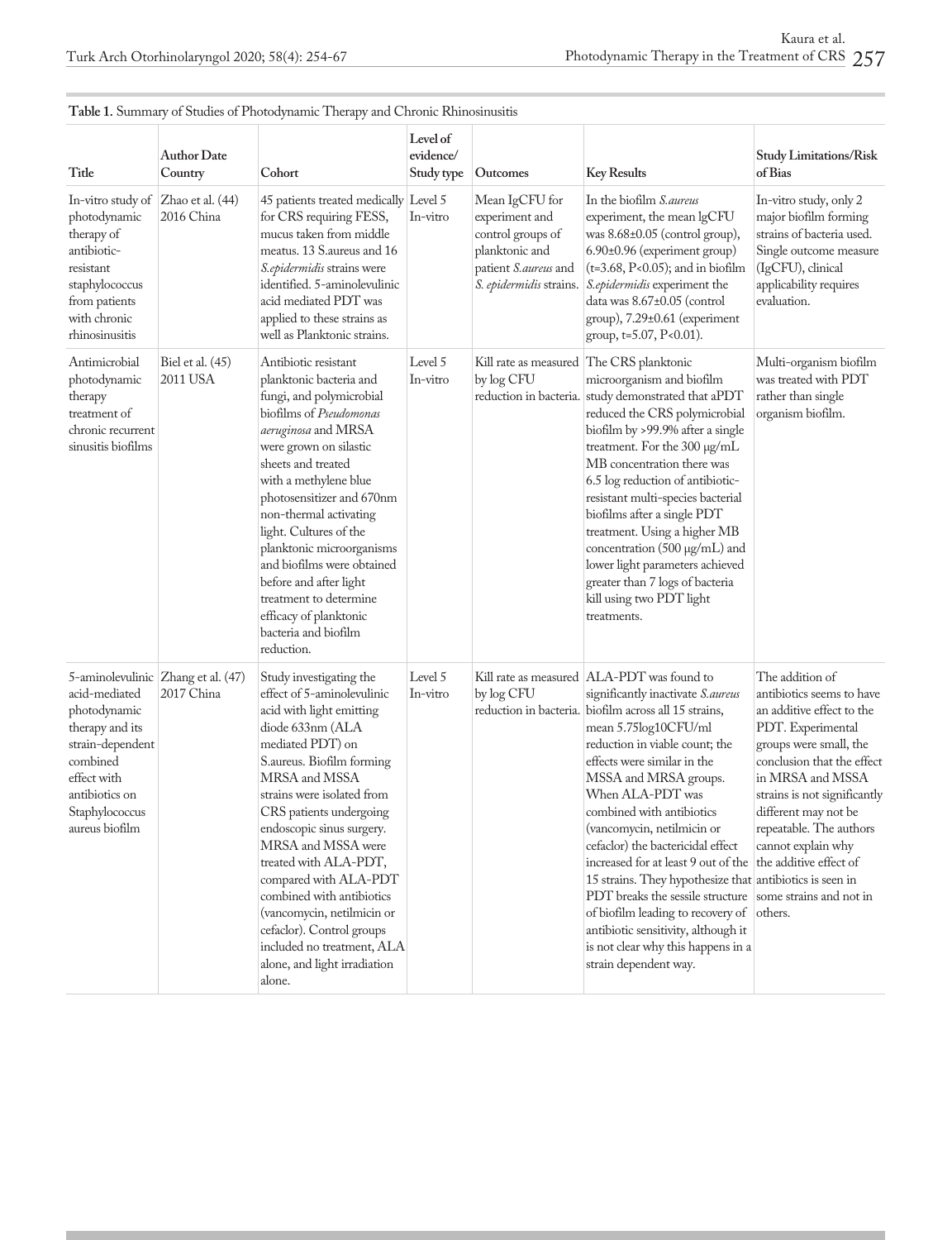| Title                                                                                                                                                     | <b>Author Date</b><br>Country | Cohort                                                                                                                                                                                                                                                                                                                                                                                                                       | Level of<br>evidence/<br>Study type | Outcomes                                                                                                                                                                                                     | <b>Key Results</b>                                                                                                                                                                                                                                                                                                                                                                                                                                                                                                                                                                                                                               | <b>Study Limitations/Risk</b><br>of Bias                                                                                                                                                                                                                                                                       |
|-----------------------------------------------------------------------------------------------------------------------------------------------------------|-------------------------------|------------------------------------------------------------------------------------------------------------------------------------------------------------------------------------------------------------------------------------------------------------------------------------------------------------------------------------------------------------------------------------------------------------------------------|-------------------------------------|--------------------------------------------------------------------------------------------------------------------------------------------------------------------------------------------------------------|--------------------------------------------------------------------------------------------------------------------------------------------------------------------------------------------------------------------------------------------------------------------------------------------------------------------------------------------------------------------------------------------------------------------------------------------------------------------------------------------------------------------------------------------------------------------------------------------------------------------------------------------------|----------------------------------------------------------------------------------------------------------------------------------------------------------------------------------------------------------------------------------------------------------------------------------------------------------------|
| Development<br>and<br>characterization<br>of erythrosine<br>nanoparticles<br>with potential<br>for treating<br>sinusitis using<br>photodynamic<br>therapy | 2015 USA                      | Garapati et al. (48) Study of erythrosine<br>mediated PDT in <i>S. aureus</i><br>cells using nanoparticle<br>delivery system. In one arm<br>of the experiment, cells<br>were incubated with free<br>erythrosine drug, and the<br>other arm with erythrosine<br>nanoparticles. The control<br>arm was S. aureus only plus<br>irradiation. Cells in all<br>arms were irradiated at 6<br>time points with an LED<br>$(530nm)$ . | Level 5<br>In-vitro                 | by log CFU                                                                                                                                                                                                   | Kill rate as measured The uptake of erythrosine in<br>S.aureus cells from nanoparticles<br>reduction in bacteria. and pure drug was approximately PDT could potentially<br>14.83±0.15 and 0.60±0.19 g per<br>mg of protein, respectively. This is only inserted into a<br>indicates the ability of bacteria<br>cells to internalize erythrosine<br>nanoparticles is better than<br>the free drug. Photodynamic<br>inactivation of erythrosine<br>nanoparticles after 8, 16 and<br>24 h, was significantly higher<br>compared to pure erythrosine.<br>This could be attributed to the<br>sustained released of erythrosine<br>from nanoparticles. | This nanoparticle<br>mediated method of<br>mean that reactive agent<br>sinus cavity once, and<br>then the irradiation can<br>be repeated at several<br>time points to achieve<br>maximum bactericidal<br>effect. Further in-vivo<br>studies are required to<br>test the efficacy and<br>safety of this method. |
| The effect of<br>antimicrobial<br>photodynamic<br>therapy on<br>human ciliated<br>respiratory<br>mucosa                                                   | Biel et al. (52)<br>2012 USA  | Study of aPDT treatment<br>of EpiAirway™ (in-vitro<br>airway tissue model that<br>originates from normal,<br>human-derived tracheal/<br>bronchial epithelial cells)<br>was performed. Treatment<br>groups included a non-<br>treatment control, laser<br>light alone, photosensitizer<br>alone, and therapeutic<br>photosensitizer and light<br>combination (aPDT).                                                          | Level 5<br>In-vitro                 | Histomorphological<br>evaluation of the<br>EpiAirway<br>specimens.                                                                                                                                           | The EpiAirway™ histologic<br>study demonstrated no histologic in-vitro airway tissue<br>alteration of the respiratory cilia<br>or mucosal epithelium in any of<br>the treatment groups.                                                                                                                                                                                                                                                                                                                                                                                                                                                          | Unclear how accurately<br>model reflects normal<br>sinus ciliated respiratory<br>epithelium.                                                                                                                                                                                                                   |
| Photodynamic<br>therapy of<br>antibiotic-<br>resistant biofilms<br>in a maxillary<br>sinus model                                                          | Biel et al. (46)<br>2013 USA  | Antibiotic resistant<br>polymicrobial biofilms of P.<br>aeruginosa and MRSA were<br>grown in an anatomically<br>correct novel maxillary sinus<br>model and treated with a<br>methylene blue/EDTA<br>photosensitizer and 670nm<br>non-thermal activating light.<br>Cultures of the biofilms<br>were obtained before and<br>after light treatment to<br>determine efficacy of biofilm<br>reduction.                            | Level 5<br>In-vitro                 | Kill rate was<br>calculated as<br>surviving CFU/<br>ml in experimental<br>conditions versus<br>control (no light and<br>no photosensitizer)<br>and expressed as<br>a log10 reduction<br>individual organism. | PDT reduced the CRS<br>polymicrobial biofilm by<br>>99.99% after a single treatment. model based on CT<br>The best treatment results<br>in biofilm reduction were<br>achieved with PDT using the<br>photosensitizer 1.25mM EDTA as to what degree<br>+ 5% EtOH + 0.03%MB in<br>the presence of 670nm light<br>from control for each resulting in a 5 log10 (99.99%)<br>reduction in P. aeruginosa<br>biofilm and a 3.1 log10 (99.9%)<br>reduction in MRSA biofilm<br>after a single treatment. Low<br>concentrations of EDTA added<br>to MB results in improved PDT<br>efficacy of multispecies biofilm<br>bacterial kill.                       | In-vitro study using<br>anatomically correct<br>scans. As the model is<br>not lined by respiratory<br>epithelium it is unclear<br>this reflects human<br>physiology.                                                                                                                                           |

# **Table 1.** Summary of Studies of Photodynamic Therapy and Chronic Rhinosinusitis (Continue)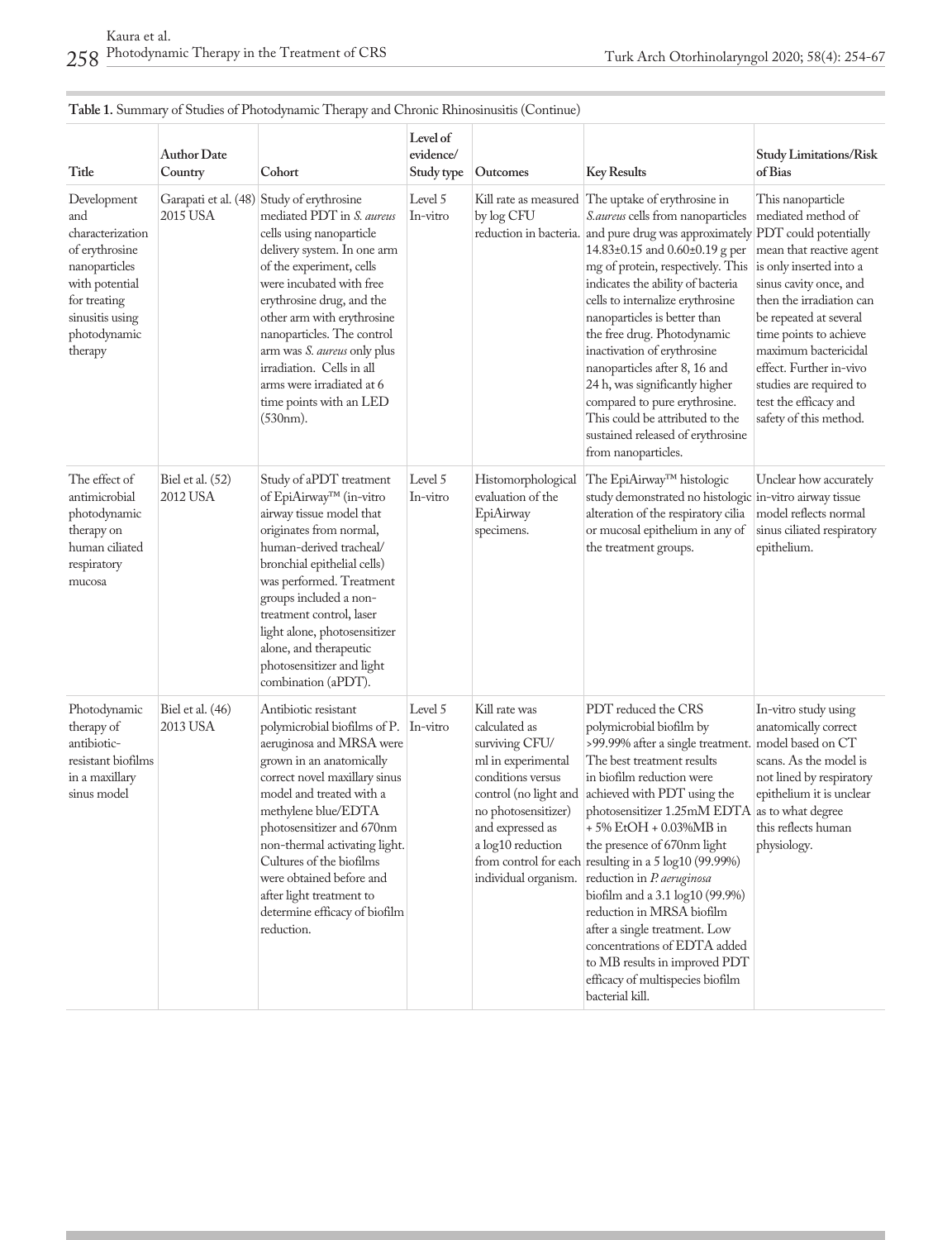| Title                                                                                                                     | <b>Author Date</b><br>Country      | <b>1</b> -<br>Cohort                                                                                                                                                                                                                                                                                                                                                                                                                                                                                                                                                                                                                                                                                                                 | Level of<br>evidence/<br>Study type | Outcomes                            | <b>Key Results</b>                                                                                                                                                                                                                                                                                        | <b>Study Limitations/Risk</b><br>of Bias                                                                                                                                                                                                                                                       |
|---------------------------------------------------------------------------------------------------------------------------|------------------------------------|--------------------------------------------------------------------------------------------------------------------------------------------------------------------------------------------------------------------------------------------------------------------------------------------------------------------------------------------------------------------------------------------------------------------------------------------------------------------------------------------------------------------------------------------------------------------------------------------------------------------------------------------------------------------------------------------------------------------------------------|-------------------------------------|-------------------------------------|-----------------------------------------------------------------------------------------------------------------------------------------------------------------------------------------------------------------------------------------------------------------------------------------------------------|------------------------------------------------------------------------------------------------------------------------------------------------------------------------------------------------------------------------------------------------------------------------------------------------|
| Ultraviolet<br>light and<br>photodynamic<br>therapy induce<br>apoptosis in<br>nasal polyps                                | Nemeth et al. (40)<br>2012 Hungary | Ex-vivo study nasal<br>polyp (NP) tissue was<br>surgically collected from 21<br>consecutive patients with<br>CRS associated with NP.<br>The removed polyps were<br>cut into pieces and tissue<br>samples were irradiated<br>in-vitro by different doses<br>of combined ultraviolet and<br>visible light (UV/VIS: 280-<br>650nm) and by selective<br>ultraviolet and visible light<br>(sUV/VIS: 295-650nm).<br>PDT was performed by pre-<br>sensitizing tissue samples<br>with 5-delta-aminolevulinic<br>acid (DALA) then<br>irradiated with visible light<br>(VIS: 395-650nm). Tunel<br>assay was applied to detect<br>apoptosis of epithelial<br>and inflammatory cells in<br>irradiated and control nasal<br>polyp tissue samples. | Level 5<br>Ex-vivo                  | Apoptosis rate of<br>cells.         | UV/VIS light significantly<br>increased epithelial cell and<br>subepithelial leukocyte apoptosis<br>compared to control groups.<br>PDT treatment showed the<br>highest surface epithelial<br>cell apoptosis rate as well as<br>subepithelial leukocyte apoptosis<br>rate compared to all other<br>groups. | This study applies<br>treatment to tissue<br>in a non-physiologic<br>environment and<br>provides results only<br>relating to the CRSwNP<br>cohort.                                                                                                                                             |
| Temporary<br>regression of<br>locally invasive<br>polypoid<br>rhinosinusitis<br>in a dog after<br>photodynamic<br>therapy | Osaki et al. (51)<br>2012 Japan    | Antivascular photodynamic Level 5<br>therapy (PDT) using<br>benzoporphyrin derivative<br>monoacid ring A was<br>applied in one dog with<br>CRS and polyps, 8 months<br>after initial presentation<br>and after failed steroid<br>treatment.                                                                                                                                                                                                                                                                                                                                                                                                                                                                                          | Animal<br>case report               | CT findings,<br>symptom recurrence. | Short term improvements in<br>symptoms and scan findings up<br>to 11 months post treatment.                                                                                                                                                                                                               | In this single case<br>report the subject<br>needed multiple<br>PDT therapies. The<br>improvements appeared<br>to be short lived. Frontal<br>trepanations were used-<br>a method not used by<br>the other studies. Not<br>evident how applicable<br>the results are to human<br>CRS treatment. |

#### **Table 1.** Summary of Studies of Photodynamic Therapy and Chronic Rhinosinusitis (Continue)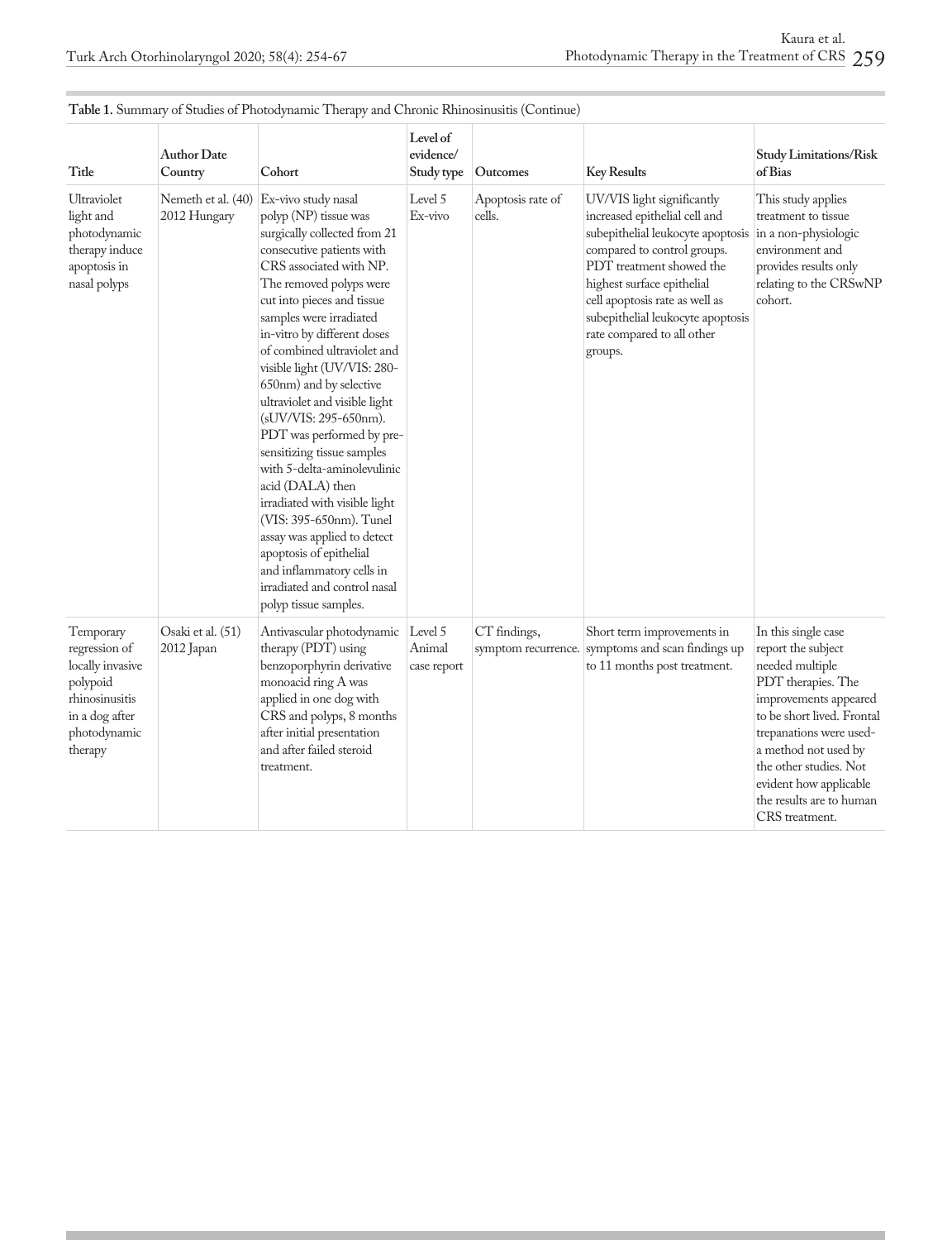| Title                                                                                                                            | <b>Author Date</b><br>Country         | Cohort                                                                                                                                                                                                                                                                                                                                                                                                         | Level of<br>evidence/<br>Study type                | Outcomes                                                                                                            | <b>Key Results</b>                                                                                                                                                                                                                                                                                                                                                                                                                                                                                          | Study Limitations/Risk<br>of Bias                                                                                                                                                                                                                                                                                                                                                                                                                                                                                 |
|----------------------------------------------------------------------------------------------------------------------------------|---------------------------------------|----------------------------------------------------------------------------------------------------------------------------------------------------------------------------------------------------------------------------------------------------------------------------------------------------------------------------------------------------------------------------------------------------------------|----------------------------------------------------|---------------------------------------------------------------------------------------------------------------------|-------------------------------------------------------------------------------------------------------------------------------------------------------------------------------------------------------------------------------------------------------------------------------------------------------------------------------------------------------------------------------------------------------------------------------------------------------------------------------------------------------------|-------------------------------------------------------------------------------------------------------------------------------------------------------------------------------------------------------------------------------------------------------------------------------------------------------------------------------------------------------------------------------------------------------------------------------------------------------------------------------------------------------------------|
| Phototherapy<br>for chronic<br>rhinosinusitis                                                                                    | Krespi et al. (53)<br>2011 USA        | A prospective randomized<br>study with 23 symptomatic<br>post-surgical CRS patients<br>with positive cultures was<br>conducted. Two groups<br>(GR1 and GR2) were<br>treated with NILI. GR1 was<br>treated with a 940nm laser,<br>while GR2 was treated with<br>a topical photoactive agent,<br>indocyanine-green, followed<br>with 810nm laser. Saccharin<br>test was performed 1 week<br>following treatment. | Level 4<br>Case series                             | Nasal endoscopic<br>scoring (NES),<br>SNOT-20 scores<br>and cultures-<br>positivity / log<br>reduction.             | Significant improvement in<br>SNOT scores in both groups.<br>Of the 8 cultures in group 2,<br>post treatment 2 were clear of<br>bacteria and 2 showed significant NES scoring and<br>log reduction. In group 2 there<br>was a 50% reduction in mean<br>NES score. Saccharin transit<br>test for group 2 post treatment<br>was normal in all cases. Two of<br>the 23 patients experienced pain<br>during treatment which subsided information provided<br>after reverting from continuous<br>to pulsed mode. | Small group of test<br>patients. Patients had<br>varying degrees of<br>pre-treatment surgery.<br>saccharin tests were only<br>performed in group<br>2. Saccharin transit<br>test results suggest no<br>adverse effect on ciliary<br>movement. Little<br>regarding patient<br>characteristics of the two<br>groups, randomization,<br>blinding and follow-up<br>protocol. It appears<br>the experiment was<br>run in the first group<br>which influenced<br>how the second group<br>experiments were<br>conducted. |
| Sinuwave photo-<br>disinfection for<br>the treatment<br>of refractory<br>chronic<br>rhinosinusitis: a<br>case series             | Desrosiers et al.<br>(38) 2013 Canada | Twenty-nine sinuses<br>(13 frontal, 6 ethmoid,<br>10 maxillary) in nine<br>patients with recalcitrant<br>CRS persisting following<br>technically successful FESS<br>have been treated with<br>the Sinuwave <sup>™</sup> photo-<br>disinfection system.                                                                                                                                                         | Level 4<br>Case series                             |                                                                                                                     | Short term follow-up has<br>shown no delayed complications<br>and somewhat surprisingly,<br>resolution of disease in several<br>patients.                                                                                                                                                                                                                                                                                                                                                                   | Conference abstract-full<br>results not published yet.                                                                                                                                                                                                                                                                                                                                                                                                                                                            |
| Evaluation of<br>the safety of<br>antimicrobial<br>photodynamic<br>therapy (aPDT)<br>for refractory<br>chronic<br>rhinosinusitis | Desrosiers et al.<br>(42) 2016 Canada | Of the 44 trial patients, 31<br>were randomized to receive<br>aPDT and a total of 43<br>treatments were delivered to<br>154 sinuses (52 frontal, 48<br>maxillary, 54 ethmoid).                                                                                                                                                                                                                                 | Level 4<br>Case series-<br>safety study endoscopic | Pre and post<br>treatment<br>visualization,<br>$CT$ imaging,<br>ophthalmologic<br>evaluation, olfactory<br>testing. | aPDT of the paranasal sinuses<br>can be safely performed in<br>post endoscopic sinus surgery<br>sinus cavities. No instances of<br>ocular dysfunction or visual loss<br>occurred. There was no trauma<br>at the level of the surrounding<br>sinus mucosa, and in several<br>patients, there was resolution of<br>disease.                                                                                                                                                                                   | Conference abstract-full<br>results not published yet.                                                                                                                                                                                                                                                                                                                                                                                                                                                            |

# **Table 1.** Summary of Studies of Photodynamic Therapy and Chronic Rhinosinusitis (Continue)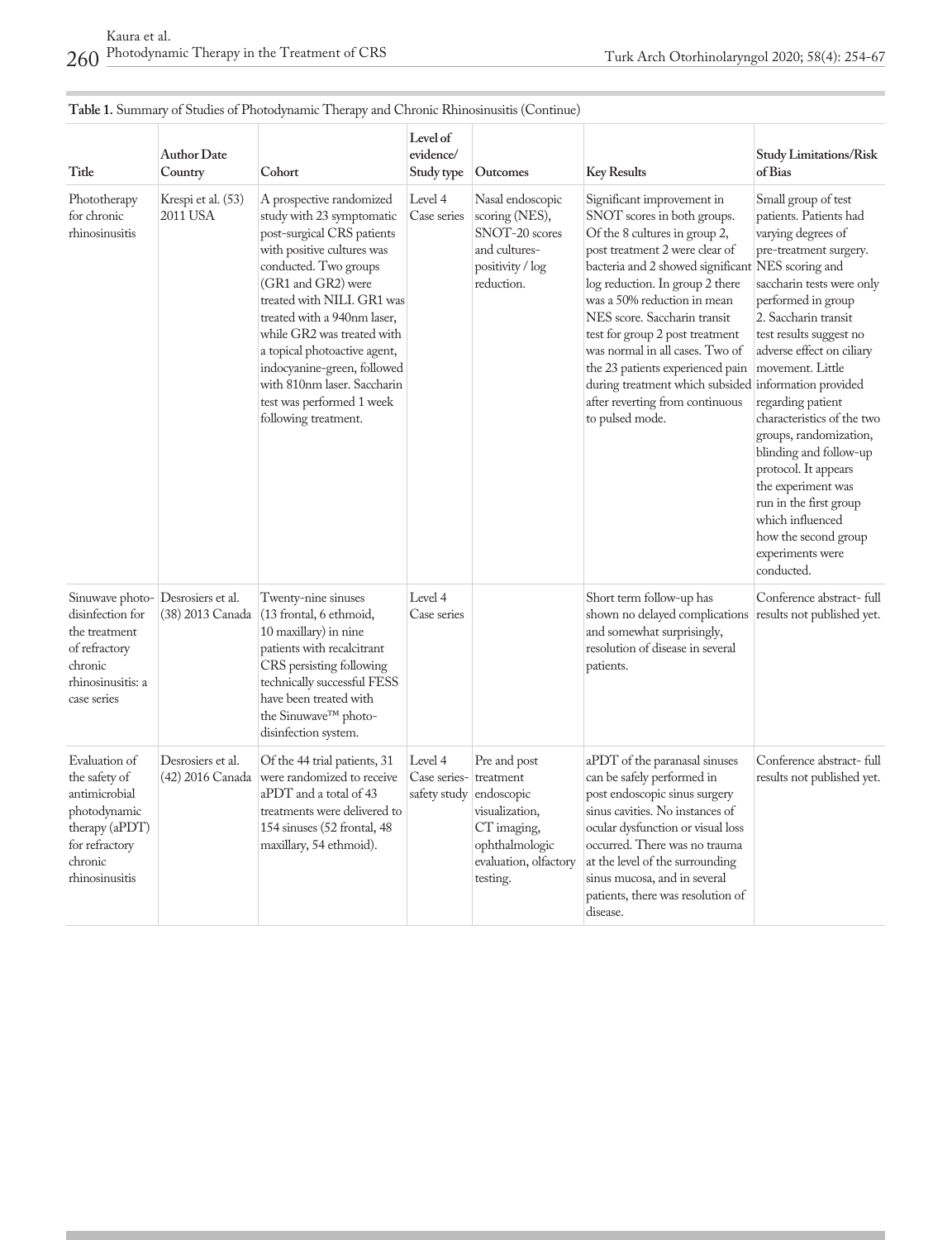| Title                                                                     | <b>Author Date</b><br>Country         | Cohort                                                                                                                                                                                                                                                                                                                                                                                                                                                                                                                                    | Level of<br>evidence/<br>Study type | <b>Outcomes</b>                                                                                                                      | <b>Key Results</b>                                                                                                                                                                                                                                                                                                                                                                   | <b>Study Limitations/Risk</b><br>of Bias                                                                                                                                                                                                                                 |
|---------------------------------------------------------------------------|---------------------------------------|-------------------------------------------------------------------------------------------------------------------------------------------------------------------------------------------------------------------------------------------------------------------------------------------------------------------------------------------------------------------------------------------------------------------------------------------------------------------------------------------------------------------------------------------|-------------------------------------|--------------------------------------------------------------------------------------------------------------------------------------|--------------------------------------------------------------------------------------------------------------------------------------------------------------------------------------------------------------------------------------------------------------------------------------------------------------------------------------------------------------------------------------|--------------------------------------------------------------------------------------------------------------------------------------------------------------------------------------------------------------------------------------------------------------------------|
| Antimicrobial<br>photodynamic<br>therapy<br>for chronic<br>rhinosinusitis | Desrosiers et al.<br>(41) 2016 Canada | Prospective, randomized<br>controlled trial of 47 patients RCT<br>at 2 clinical centers with a<br>2:1 randomization model.<br>Twenty-three patients<br>with chronic rhinosinusitis<br>without nasal polyps<br>(CRSsNP) and 24 with<br>chronic rhinosinusitis with<br>nasal polyposis (CRSwNP)<br>unresponsive to medical<br>and surgical therapy were<br>randomized to treatment:<br>a single treatment with<br>aPDT or 2 treatments<br>with aPDT separated by a<br>4-week interval, or control:<br>endoscopic irrigation with<br>saline. | Level 1                             | SNOT-22,<br>endoscopic mucosal<br>score, UPSIT smell<br>test, conventional<br>bacteriology, and<br>Lund-Mackay<br>endoscopic scores. | aPDT treatment improved<br>symptoms and disease specific<br>quality of life, with the greatest<br>effect occurring in the CRSwNP<br>group receiving 2 treatments<br>(endoscopic sinus score<br>improvement 47% at 6 months,<br>p=0.007). aPDT treatments<br>were well tolerated, with the<br>most frequent adverse event<br>being a temporary mild pressure<br>in the treated sinus. | Conference abstract-full<br>results not published<br>yet. The only RCT<br>evaluating both<br>CRSwNP and CRSsNP<br>cohorts. Study uses a<br>variety of objective and<br>subjective outcomes.<br>The follow up time is<br>only 6 months and has a<br>moderate sample size. |

| Table 1. Summary of Studies of Photodynamic Therapy and Chronic Rhinosinusitis (Continue) |  |
|-------------------------------------------------------------------------------------------|--|
|-------------------------------------------------------------------------------------------|--|

IgCFU: log number of colony forming units; CRS: chronic rhinosinusitis; RCT: randomized controlled trial; FESS: functional endoscopic sinus surgery; PDT: photodynamic therapy; EDTA: ethylenediaminetetraacetic acid; CT: computerized tomography; NILI: near infrared laser illumination.

when combined with antibiotics. Ten methicillin sensitive *S.aureus* (MSSA) and 5 MRSA biofilm forming strains were isolated from CRS (with and without polyps) patients undergoing endoscopic surgery. The authors do not detail the clinical history or the previous treatments of these patients who were sampled.

ALA-PDT was found to significantly inactivate *S.aureus* biofilm across all 15 strains, mean  $5.75\log_{10}$ CFU/mL reduction in viable count; the effects were similar in the MSSA and MRSA groups. Through the live/dead staining they were able to show that in the ALA-PDT group, the dead cells were predominantly distributed in the upper layer of the biofilm, this could be due to lower concentration of photosensitizer in the inner lay or inability of light to penetrate these regions. When ALA-PDT was combined with antibiotics (vancomycin, netilmicin or cefaclor) the bactericidal effect increased for at least 9 out of the 15 strains. They hypothesize that PDT can break the sessile structure of biofilm resulting in increased antibiotic sensitivity, the authors cannot explain why the added effect with antibiotics is seen in some strains and not others. Regarding the similar effect of ALA-PDT in MSSA and MRS biofilms, the authors recognize that small experimental groups were used and therefore these results may not be generalizable, and further studies are required.

Garapati et al. (48) investigated the role of erythrosine nanoparticles in PDT. They offer detailed and thorough methodology regarding the development of their erythrosine-loaded PLGA (biodegradable polymer) nanoparticle delivery system. They demonstrated that by using nanoparticles to deliver erythrosine inside MRSA cells (from human sinus), there was significantly better uptake of erythrosine than using the free drug (14.83 micrograms per mg of protein compared with 0.6). After 1 hour of incubation, the uptake of erythrosine was ∼25 times higher in the presence of erythrosine nanoparticles compared to the free drug. MRSA cells with free erythrosine drug (group 1) and those with erythrosine nanoparticles (group 2) were irradiated at 6 time points with an LED (530 nm). The control groups were MRSA alone, and MRSA plus LED irradiation. There was no effect on MRSA viability in the control groups. At 0.5- and 2-hour time points, groups 1 and 2 produced similar rates of MRSA inactivation. At 8, 16 and 24 hours, photodynamic inactivation of MRSA was significantly higher for group 2. At 16 hours in group 1 there was 5-fold reduction in mean log10CFU/ mL compared with complete loss of viability in group 2. They found erythrosine nanoparticles (and irradiation) were highly effective in killing MRSA cells and this could be attributed to the sustained release of erythrosine from nanoparticles. The paper deduces that the nanoparticle system of delivering photoactive reagent into the cells will have more effective bactericidal activity compared with neat reagent. They propose that erythrosine nanoparticles could be delivered into a sinus cavity by using a powder insufflation technique, and that potentially a patient could undergo repeat light therapy without the need for further delivery of the erythrosine, as it is being released continuously from the nanoparticles. They acknowledge that whilst they have shown success in the in-vitro setting, in-vivo studies are required to evaluate the safety and efficacy of the erythrosine nanoparticle delivery system.

#### **Other In-vitro Studies (Supporting Evidence)**

A more recent study by Parasuraman et al. (49), supports the hypothesis that PDT is more effective when the photosensitizer is delivered into bacterial cells using nanoparticles. They used toluidine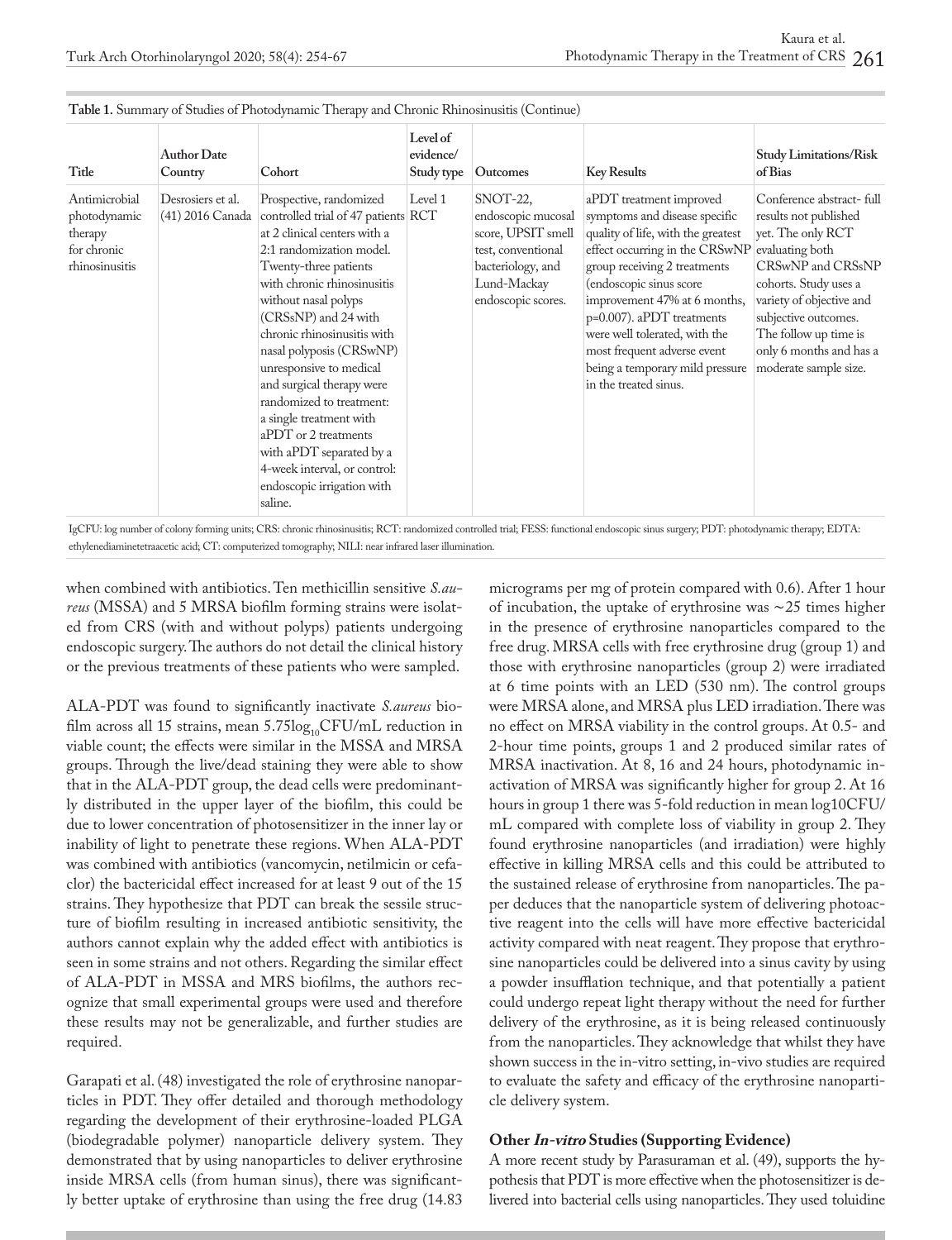

blue (TB) encapsulated in mesoporous silica nanoparticles and a red diode laser (670 nm), on *P.aeruginosa* and *S.aureus* (not isolated from the sinus). The study demonstrated significant benefit of using TB in nanoparticles compared with TB alone in terms of reactive oxygen species production, cell inactivation, cell viability and importantly biofilm formation. This is a comprehensive and well-designed study that looked at many outcomes to determine efficacy; these included detection of reactive oxygen species, cell viability, extracellular polymeric substances quantification, protein leakage, lipid peroxidation, biofilm inhibition and anti-biofilm efficiency (live and dead cells) using confocal laser scanning microscopy.

Gandara et al. (50) investigated the effect of toluidine blue (TB) and photodynamic inactivation using 635 nm laser, and the additive effects of using near-infrared treatment (980 nm laser) and proteinase K treatment. Applying TB as the photosensitizer to *S.aureus* biofilm (research strain), and then applying consecutive treatment with 980nm and 635nm lasers produced the largest reduction in biofilm viability (4.5-log viable count decrease), which was significantly more than the effect of TB alone or TB with only one of the lasers. This group proposed that enzymatic digestion of biofilm components using proteinase K could enhance the effect of PDT. When biofilm was treated with proteinase K before TB-PDT there was increased reduction in bacteria CFU counts compared with TB-PDT alone (4.3 vs. 5.46 logs CFU/mL, respectively). This study highlights the additive effect of multiple laser treatment and enzyme treatment in further reducing biofilm viability in an in-vitro setting. The authors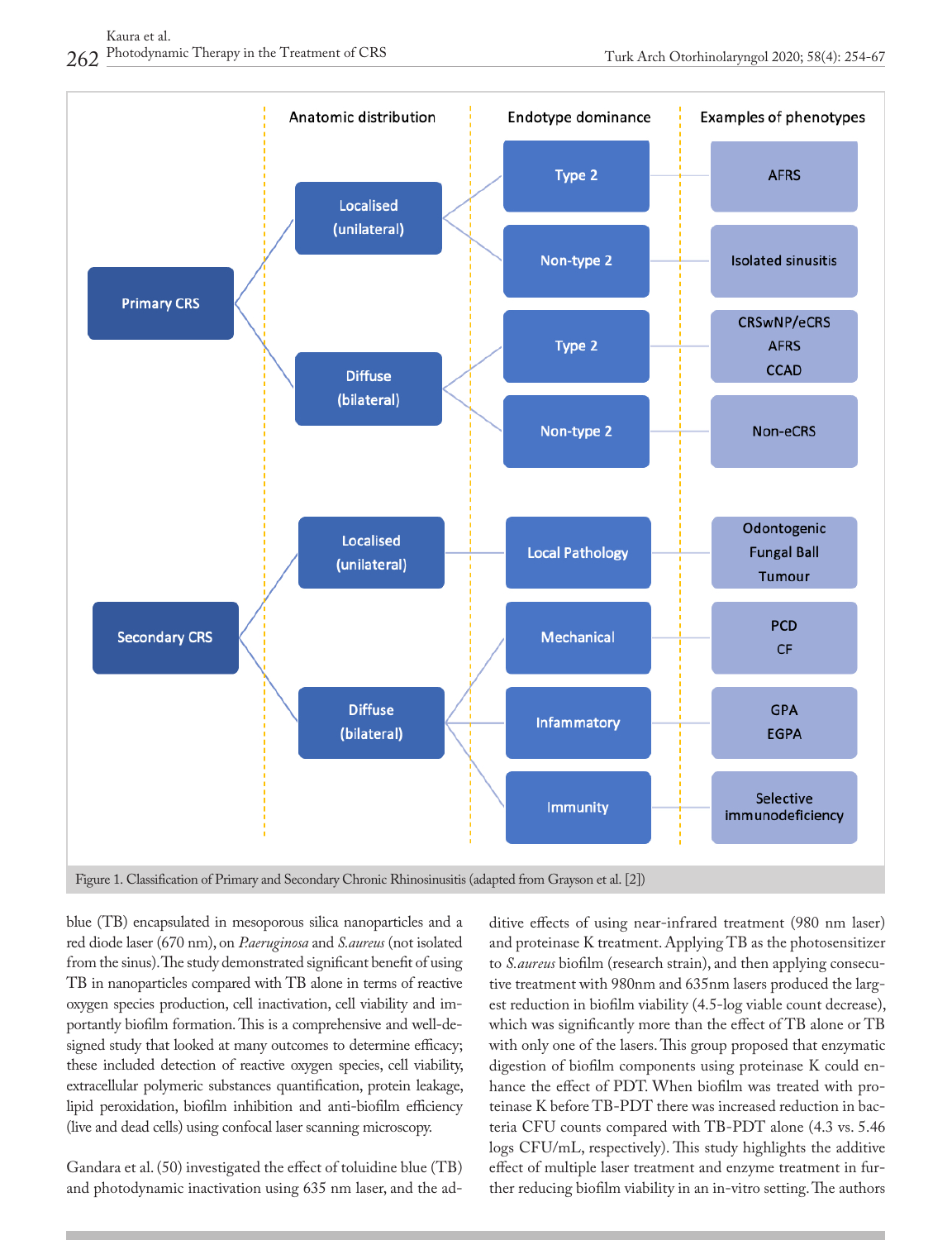

recognize that the therapeutic window for near infrared diode lasers is narrow to avoid thermal damage to the host tissue, and this must be further investigated with regards application on human respiratory mucosa that is both safe and with high bactericidal efficacy. They highlight that in-vitro studies investigating the effects of PDT use wide ranging concentrations of photosensitizer and selected wavelengths of light and there it is difficult to compare efficiencies between various studies to obtain mechanistic conclusions.

# **Ex-vivo Study**

Nemeth et al. (40) in 2012 performed an ex-vivo study on polyps taken from 21 consecutive CRS patients undergoing ESS. Patients were excluded if they used certain medication in the four weeks prior, including corticosteroids and leukotrienes. However, no details regarding the clinical history or prior medical or surgical treatment are described. Combinations of ultraviolet and visible light or photodynamic therapy using 5-delat-aminolevulenic acid were applied to the tissue samples using the Rhinolight device. The phototherapy group showed the highest rate of apoptosis of surface epithelial cells (80%) and subepithelial inflammatory cells (70%).

A major limitation of this study is that it is ex-vivo, where harvested polyps are experimented on, it is therefore not clear whether these results reflect in any way what occurs in-vivo in CRS patients with polyps and what the safety profile of the photosensitizing agent or the light irradiation would be. The au-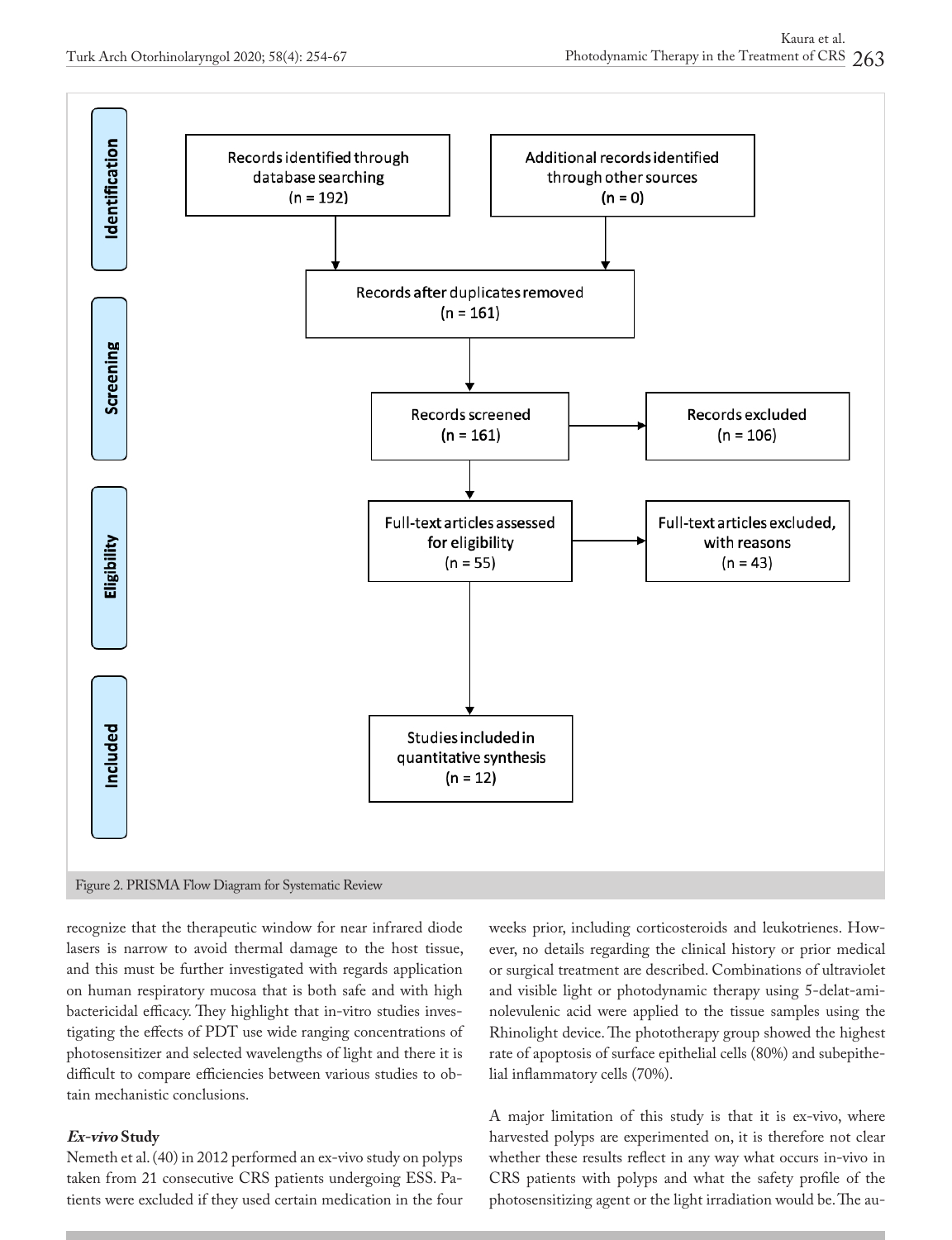Turk Arch Otorhinolaryngol 2020; 58(4): 254-67

thors show that for control samples there were smaller numbers of apoptotic surface epithelial cells and subepithelial leukocytes and describe that the numbers seen in the treatment groups were significantly higher than that of the control groups. The authors do not comment on the fact that the polyp tissue being ex-vivo could certainly affect cell viability and susceptibility to light and PDT treatments, potentially skewing the results reported here compared with what would happen in-vivo.

#### **Animal Case Report**

A Japanese group have trialed the use of PDT in a dog with CRS and nasal polyps. Osaki et al. (51) describe the case of a dog with disease affecting the nasal cavity and frontal sinuses, which had failed steroid therapy. In this case, antivascular photodynamic therapy (PDT) using benzoporphyrin derivative monoacid ring A (BPD-MA) was administered intranasally via intravenous catheters fitted with cylindrical diffusers, and fibers with microlens inserted through small trephinations of the skin. After 15 minutes of instilling the photosensitizing agent, 690 nm laser light emitted by diode laser was applied via the fibers. After the first treatment there was resolution of symptoms and improvement of computerized tomography (CT) scan findings, however three months later symptoms recurred, and the dog was given a further course of treatment. The subject received four treatments over the space of 11 months. Whilst this case report showed improvement in clinical signs and symptoms after each PDT treatment using BPD-MA, these were clearly short lived. In terms of side-effects, post procedural facial swelling was reported after each treatment, lasting a few days each time and did not require any treatment. This study describes a new technique whereby PDT can be used to treat frontal sinus disease through percutaneous trephinations; although clinically it will be more pragmatic to deliver PDT endonasally via a frontal sinusotomy procedure. This mechanism for treatment would require careful evaluation in human subjects and it is yet unclear if any of the results or analysis would be applicable to the management of CRS in humans.

### **Safety Studies**

The safety of photodynamic therapy has been evaluated by Biel et al. (52) on an in-vitro tissue airway model. They tested PDT using methylene blue and Sinuwave technology on EpiAirway™; this histologic study demonstrated no histologic alteration of the respiratory cilia or mucosal epithelium in any of the treatment groups. It is not evident how representative EpiAirway is of in-vivo respiratory epithelium, so it remains unclear how much these results can be extrapolated.

Desrosiers et al. (41) evaluated the safety of using PDT in human subjects. A conference abstract only gives a summary of the results (full study has not been published). Forty-three PDT treatments were delivered to 154 sinuses. Outcomes included pre and post treatment endoscopic visualization, CT imaging, ophthalmologic evaluation, and olfactory testing using the University of Pennsylvania Smell Identification Test (UPSIT). There were no episodes of ocular dysfunction or mucosal damage. The most frequently reported side effect was transient mild pressure over the treated sinus.

#### **Clinical Studies**

In a study by Krespi et al. (53), 23 patients were randomized to receiving laser (940 nm) alone (group 1) or laser (810 nm) and topical photosensitizing agent indocyanine-green (group 2). Post treatment saccharin transit tests for both groups were normal, suggesting no adverse effect on ciliary movement. In the PDT group, Sino-Nasal Outcome Test-20 (SNOT-20) scores dropped by 41% (p=0.0003) and nasal endoscopic scores (NES, based on severity of inflammation, ostial patency and crusting) halved (p=0.0005). In group 1, two of 13 patients were culture negative post treatment, and in group 2, two of 10 patients were culture negative. For the patients where cultures remained positive, there was no detail regarding the log reduction in bacterial growth, and the authors recognized that not measuring bacterial growth qualitatively was a limitation.

There were no serious adverse effects, some experienced minor discomfort during laser illumination, and two patients felt pain associated with heat that subsided when changing from a continuous to a pulsed method of light therapy.

The RoB2 Cochrane tool was used to assess risk of bias in this clinical study. A major limitation was they did not include a control arm. Patients with persistent CRS symptoms, with and without polyps, with at least one prior ESS surgery were recruited; the overall sample size was small. The paper does not offer further details regarding the clinical or surgical history of these patients, and therefore it is unclear whether the two groups were similarly matched in this regard. Patients were assigned to each group by consecutive recruitment randomly to one arm until the group was complete (n=13), then to the other arm. The severity of patient symptoms and endoscopic findings, along with response to treatment guided the number of treatments administered for each patient; it is not clear whether this followed a protocol or was at the discretion of the clinician. The mean follow-up time was 2.8 months, with a range of 2-6 months; it is not evident whether there was a standard follow up protocol; certainly, variable time after treatment could affect the reported outcomes and potentially the magnitude of change in either the SNOT-20 or NES scores.

It appears that experiments were performed consecutively for the two groups, rather than in parallel, so the results of the first study (group 1) appear to have influenced conducting the second study (group 2) experiments. Nasal endoscopic scoring was carried out in group 2 to "record the encouraging endoscopic results demonstrated in group 1." In addition, saccharin transit tests were only carried out in group 2. It is not clear whether the nasal endoscopic scoring was carried out by the same clinician each time, or whether scores were independently checked, and could be considered subjective depending on the clinician's experience; and if different clinicians carried out NES then inter-observer variability needs to be accounted for.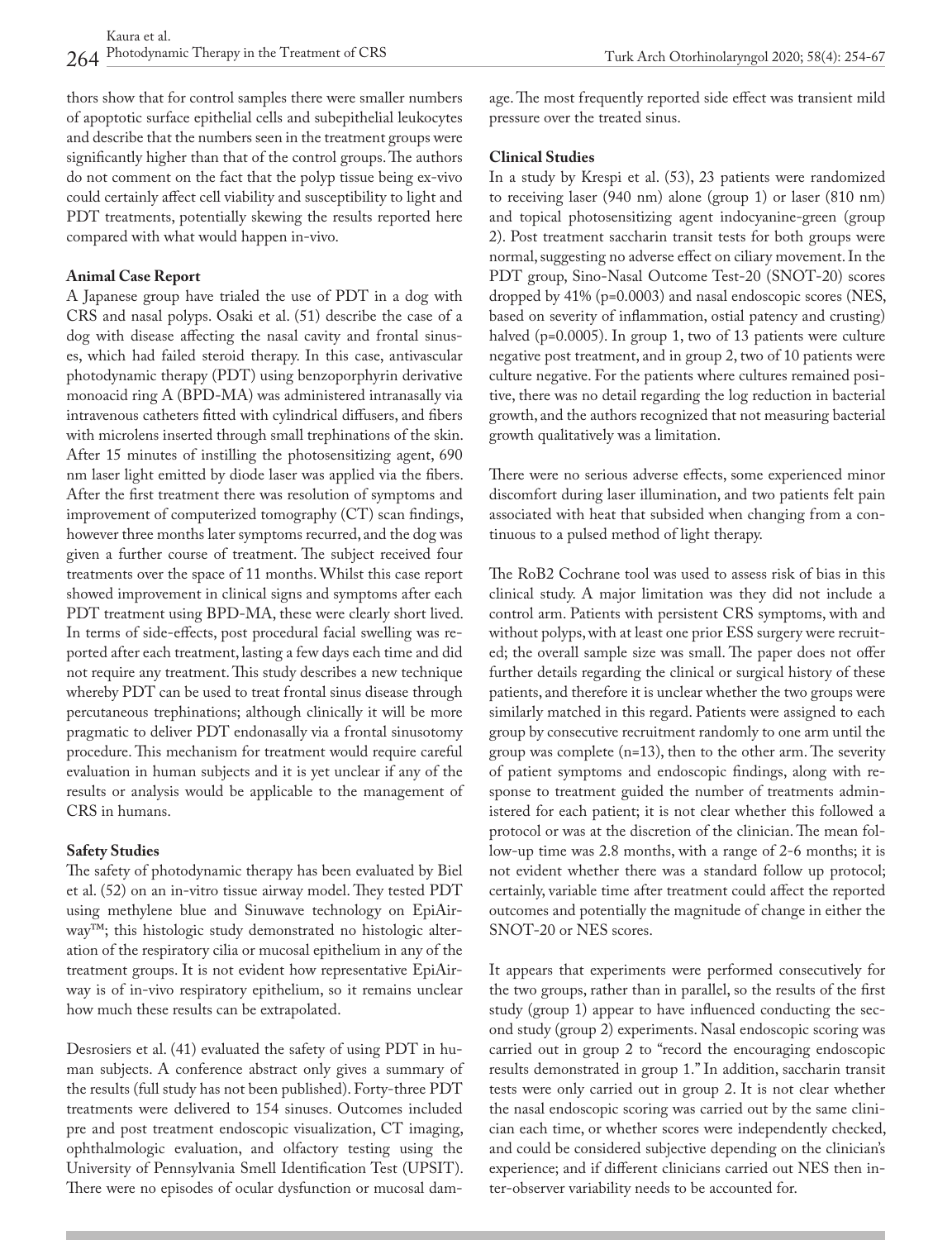The study appears to have a design where experiments have been carried out consecutively and the first group 1 experiments have influenced how experiments and tests were carried out in the second group. The experiments should have been carried out in parallel using the same protocol. It is also unclear whether patients, clinicians or those carrying out the study were blinded to the type of treatment received.

Whilst there is a lot of missing information regarding the randomization process, the approach in blinding, how the similarity of the characteristics in the two groups were ensured, and how missing data was dealt with, we can conclude that there are considerable concerns regarding risk of bias, and this should be taken into account when interpreting the results and conclusions.

Canada has approved the use of Sinuwave technology for delivering photodynamic therapy in chronic rhinosinusitis. Desrosiers et al*.* (38) have pioneered the research in this field and after a small case series in 2013, this group conducted the first randomized control trial in 2016 (42). The results have only been published in conference abstract form and the full study results are yet to be published. Each treatment consisted of application of the photosensitizing agent to a previously operated sinus cavity and then illumination with a custom fiber-optic light diffusing balloon catheter. They recruited 23 CRS patients without polyps and 24 CRS patients with polyps to this study. Patients were randomized to PDT or to endoscopic irrigation with saline. Pre and post treatment measures included Sino-Nasal Outcome Test-22, endoscopic mucosal score, UPSIT smell test, conventional bacteriology, and Lund-Mackay endoscopic scores. The study showed PDT treatment improved symptoms and disease specific quality of life, the greatest improvement was in the CRS with polyps group receiving two treatments (endoscopic sinus score improvement of 47% at 6 months, p=0.007).

### **Discussion/Clinical and Research Consequences**

Photodynamic therapy is a new technology that has been used in anti-cancer treatment and might have a role in the treatment of CRS. Studies suggest efficacy in both in-vitro and in-vivo settings, with safety studies so far demonstrating no unacceptable adverse effects.

Clinical studies have shown an improvement in objective and subjective outcome measures in patients with CRS. These studies have only used small sample sizes with follow up times of maximum six months and therefore do not demonstrate the potential long-term benefits or side-effects of PDT.

The studies discussed here use a variety of photosensitizing agents and light emitting devices (Sinuwave and Rhinolight) at different wavelengths. Further studies evaluating combinations of photosensitizing agents at different concentrations, along with each light emitting device at different wavelengths needs to be trialed in human subjects to understand the optimum setting for the eradication of antibiotic resistant biofilm forming bacteria. In addition, most of the clinical studies to date have compared groups of patients receiving different light therapies with no control arm. Studies with control arms receiving no therapy or other traditional medical therapy should be conducted.

The future of PDT will rely on further studies which accurately evaluate the long-term efficacy and sustainability of this intervention using both objective and subjective measures. The ideal study would be a large RCT with appropriately selected CRS patients (with primary and secondary CRS) followed up for more than one year. Evaluation methods should include quantitative measures of bacterial growth, CT scan findings, nasal endoscopic scoring, ciliary activity, olfactory assessment, and subjective measures including the SNOT-22 questionnaire.

# **Limitations**

This review is limited by the lack of existing research, and the quality of included studies, especially clinical trials. Whilst photodynamic therapy is already being used successfully in other domains of medicine and there is in-vitro evidence for the efficacy of PDT, there is little evidence yet to fully support PDT as a viable treatment in CRS patients.

The in-vitro and ex-vivo studies evaluated here have used relatively small experimental groups and different photosensitizers and wavelengths of light. Therefore, it is difficult to compare the in-vitro studies to one another. It is yet unclear how the results of in-vitro studies that have used laboratory-grown biofilm from CRS isolates and/or silicone maxillary models can be extrapolated to the treatment of CRS in humans. Therefore in-vivo studies based on the in-vitro methods used are required to fully assess efficacy, durability, and safety. The clinical studies that have been conducted so far either have insufficient information regarding methodology or considerable risk of bias.

# **Conclusion**

Research in CRS to date have shown that the factors in CRS pathophysiology include the sino-nasal microbiome, host immunity and mucosal barrier. Photodynamic therapy aims to reduce the bacterial load causing chronic infection and immune dysregulation. Preliminary data suggests that PDT is likely to be safe and has proven effective in-vitro. Further clinical research is required to evaluate the safety and efficacy of photodynamic therapy compared with traditional treatment, and how a healthier nasal microbiome can be restored.

The ultimate goal for research into PDT should be to demonstrate an ability to significantly improve the burden of CRS disease and identify the patients or the endotypes of the disease that are most likely to respond. For the treatment to reach clinical practice it will need to be proven as safe, effective, practical, and reproducible. Whilst this may take several years there is enough pre-clinical and early data for cautious optimism in this novel treatment modality.

Peer-review: Externally peer-reviewed.

**Author Contributions:** Concept - A.Q.; Design - A.K., A.Q.; Supervision - A.Q.; Data Collection and/or Processing - A.K., R.S.; Analysis and/or Interpretation - A.K., A.Q., R.S.; Literature Search - A.K., R.S.; Writing - A.K., A.Q.; Critical Review - A.L., R.A., M.D., P.M.D.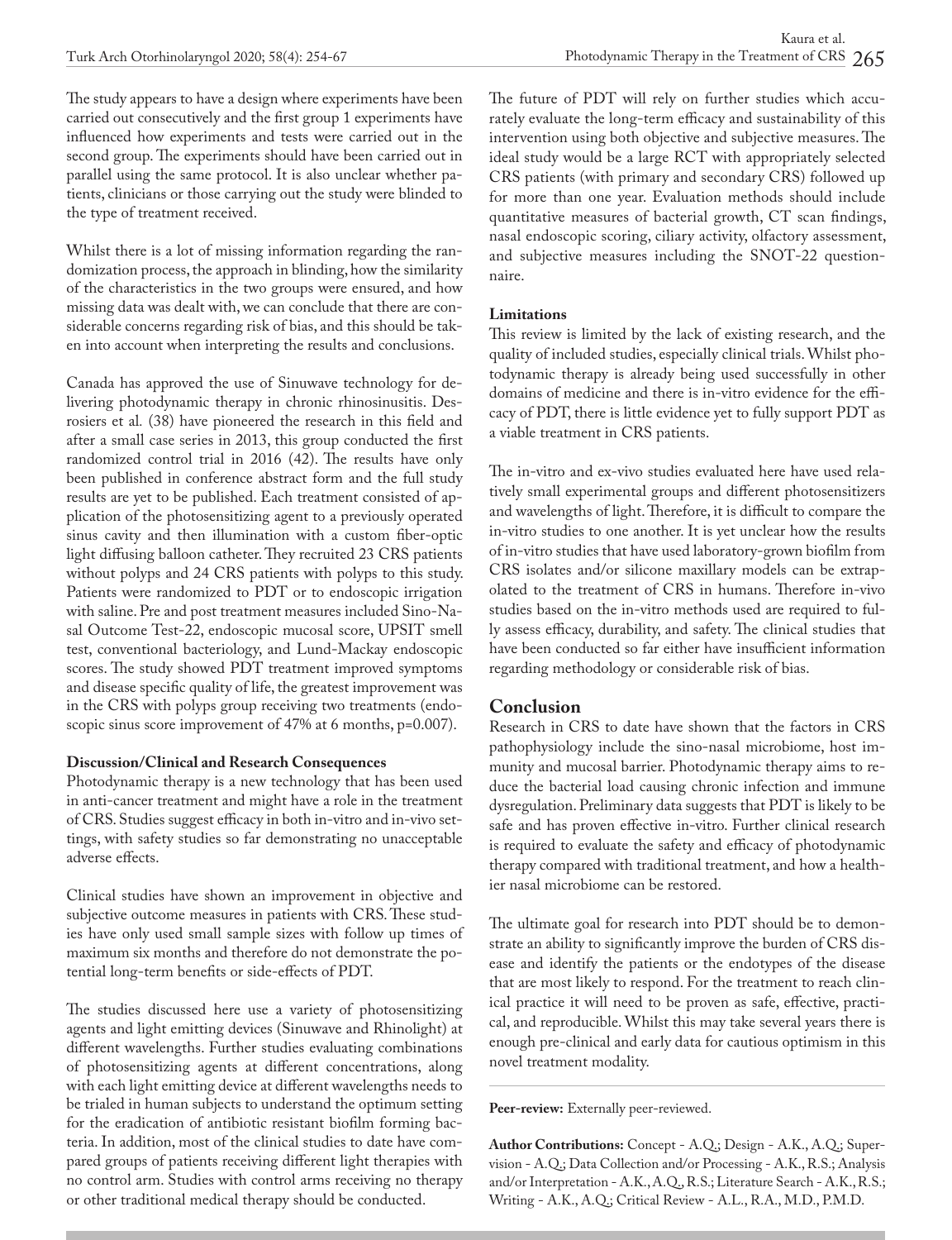**Conflict of Interest:** The authors have no conflicts of interest to declare.

**Financial Disclosure:** The authors declared that this study has received no financial support.

#### **References**

- 1. Dietz de Loos D, Lourijsen ES, Wildeman MAM, Freling NJM, Wolvers MDJ, Reitsma S, et al. Prevalence of chronic rhinosinusitis in the general population based on sinus radiology and symptomatology. J Allergy Clin Immunol. 2019; 143: 1207-14.
- 2. Grayson JW, Hopkins C, Mori E, Senior B, Harvey RJ. Contemporary Classification of Chronic Rhinosinusitis Beyond Polyps vs No Polyps: A Review. JAMA Otolaryngol Head Neck Surg. 2020.
- 3. Philpott CM, Erskine S, Hopkins C, Kumar N, Anari S, Kara N, et al. Prevalence of asthma, aspirin sensitivity and allergy in chronic rhinosinusitis: data from the UK National Chronic Rhinosinusitis Epidemiology Study. Respir Res 2018; 19: 129.
- 4. Jarvis D, Newson R, Lotvall J, Hastan D, Tomassen P, Keil T, et al. Asthma in adults and its association with chronic rhinosinusitis: the GA2LEN survey in Europe. Allergy 2012; 67: 91-8.
- 5. Gudis D, Zhao KQ, Cohen NA. Acquired cilia dysfunction in chronic rhinosinusitis. Am J Rhinol Allergy 2012; 26: 1-6.
- 6. Mady LJ, Schwarzbach HL, Moore JA, Boudreau RM, Tripathy S, Kinnee E, et al. Air pollutants may be environmental risk factors in chronic rhinosinusitis disease progression. Int Forum Allergy Rhinol 2018; 8: 377-84.
- 7. Gao WX, Ou CQ, Fang SB, Sun YQ, Zhang H, Cheng L, et al. Occupational and environmental risk factors for chronic rhinosinusitis in China: a multicentre cross-sectional study. Respir Res 2016; 17: 54.
- 8. Veloso-Teles R, Cerejeira R, Roque-Farinha R, von Buchwald C. Higher prevalence of nasal polyposis among textile workers: an endoscopic based and controlled study. Rhinology 2018; 56: 99-105.
- 9. Ponikau JU, Sherris DA, Kern EB, Homburger HA, Frigas E, Gaffey TA, et al. The diagnosis and incidence of allergic fungal sinusitis. Mayo Clin Proc 1999; 74: 877-84.
- 10. Sproson EL, Thomas KM, Lau LC, Harries PG, Howarth PH, Salib RJ. Common airborne fungi induce species-specific effects on upper airway inflammatory and remodelling responses. Rhinology 2016; 54: 51-5.
- 11. Shin SH, Ponikau JU, Sherris DA, Congdon D, Frigas E, Homburger HA, et al. Chronic rhinosinusitis: an enhanced immune response to ubiquitous airborne fungi. J Allergy Clin Immunol 2004; 114: 1369-75.
- 12. Rowan NR, Lee S, Sahu N, Kanaan A, Cox S, Phillips CD, et al. The role of viruses in the clinical presentation of chronic rhinosinusitis. Am J Rhinol Allergy 2015; 29: e197-200.
- 13. Abshirini H, Makvandi M, Seyyed Ashrafi M, Hamidifard M, Saki N. Prevalence of rhinovirus and respiratory syncytial virus among patients with chronic rhinosinusitis. Jundishapur J Microbiol 2015; 8: e20068.
- 14. Meng J, Zhou P, Liu Y, Liu F, Yi X, Liu S, et al. The development of nasal polyp disease involves early nasal mucosal inflammation and remodelling. PLoS One 2013; 8: e82373.
- 15. Hoggard M, Wagner Mackenzie B, Jain R, Taylor MW, Biswas K, Douglas RG. Chronic rhinosinusitis and the evolving understanding of microbial ecology in chronic inflammatory mucosal disease. Clin Microbiol Rev 2017; 30: 321-48.
- 16. Vickery TW, Ramakrishnan VR, Suh JD. The role of staphylococcus aureus in patients with chronic sinusitis and nasal polyposis. Current allergy and asthma reports 2019; 19: 21.
- 17. Singh P, Mehta R, Agarwal S, Mishra P. Bacterial biofilm on the sinus mucosa of healthy subjects and patients with chronic rhinosinusitis (with or without nasal polyposis). J Laryngol Otol 2015; 129: 46-9.
- 18. Marple BF, Stankiewicz JA, Baroody FM, Chow JM, Conley DB, Corey JP, et al. Diagnosis and management of chronic rhinosinusitis in adults. Postgrad Med 2009; 121: 121-39.
- 19. Harvey RJ, Lund VJ. Biofilms and chronic rhinosinusitis: systematic review of evidence, current concepts and directions for research. Rhinology 2007; 45: 3-13.
- 20. Desrosiers MY, Kilty SJ. Treatment alternatives for chronic rhinosinusitis persisting after ESS: what to do when antibiotics, steroids and surgery fail. Rhinology 2008; 46: 3-14.
- 21. Fokkens WJ, Lund VJ, Hopkins C, Hellings PW, Kern R, Reitsma S, et al. European Position Paper on Rhinosinusitis and Nasal Polyps 2020. Rhinology 2020; 58: 1-464.
- 22. Agostinis P, Berg K, Cengel KA, Foster TH, Girotti AW, Gollnick SO, et al. Photodynamic therapy of cancer: an update. CA Cancer J Clin 2011; 61: 250-81.
- 23. Fila G, Kasimova K, Arenas Y, Nakonieczna J, Grinholc M, Bielawski KP, et al. murine model imitating chronic wound infections for evaluation of antimicrobial photodynamic therapy efficacy. Front Microbiol 2016; 7: 1258.
- 24. Castano AP, Mroz P, Hamblin MR. Photodynamic therapy and anti-tumour immunity. Nat Rev Cancer 2006; 6: 535-45.
- 25. Vatansever F, de Melo WC, Avci P, Vecchio D, Sadasivam M, Gupta A, et al. Antimicrobial strategies centered around reactive oxygen species--bactericidal antibiotics, photodynamic therapy, and beyond. FEMS Microbiol Rev 2013; 37: 955-89.
- 26. Grinholc M, Szramka B, Kurlenda J, Graczyk A, Bielawski KP. Bactericidal effect of photodynamic inactivation against methicillin-resistant and methicillin-susceptible Staphylococcus aureus is strain-dependent. J Photochem Photobiol B 2008; 90: 57-63.
- 27. Maisch T. Resistance in antimicrobial photodynamic inactivation of bacteria. Photochem Photobiol Sci 2015; 14: 1518-26.
- 28. Pedigo LA, Gibbs AJ, Scott RJ, Street CN, editors. Absence of bacterial resistance following repeat exposure to photodynamic therapy. Photodynamic Therapy: Back to the Future; 2009: International Society for Optics and Photonics.
- 29. de Melo WCMA, Avci P, de Oliveira MN, Gupta A, Vecchio D, Sadasivam M, et al. Photodynamic inactivation of biofilm: taking a lightly colored approach to stubborn infection. Expert Rev Anti Infect Ther 2013; 11: 669-93.
- 30. Demidova T, Hamblin M. Photodynamic therapy targeted to pathogens. Int J Immunopathol Pharmacol 2004; 17: 245-54.
- 31. Sung N, Back S, Jung J, Kim K-H, Kim J-K, Lee JH, et al. Inactivation of multidrug resistant (MDR)-and extensively drug resistant (XDR)-Mycobacterium tuberculosis by photodynamic therapy. Photodiagnosis Photodyn Ther 2013; 10: 694-702.
- 32. Liu Y, Qin R, Zaat SA, Breukink E, Heger M. Antibacterial photodynamic therapy: overview of a promising approach to fight antibiotic-resistant bacterial infections. J Clin Transl Res 2015; 1: 140.
- 33. Fu X-j, Fang Y, Yao M. Antimicrobial photodynamic therapy for methicillin-resistant Staphylococcus aureus infection. BioMed 2013; 2013.
- 34. Hamblin MR. Antimicrobial photodynamic inactivation: a bright new technique to kill resistant microbes. Curr Opin Microbiol 2016; 33: 67-73.
- 35. Soukos NS, Goodson JM. Photodynamic therapy in the control of oral biofilms. Periodontology 2011; 55: 143-66.
- 36. Garcez AS, Núnez SC, Azambuja Jr N, Fregnani ER, Rodriguez HM, Hamblin MR, et al. Effects of photodynamic therapy on gram-positive and gram-negative bacterial biofilms by bioluminescence imaging and scanning electron microscopic analysis. Photomed Laser Surg. 2013; 31: 519-25.